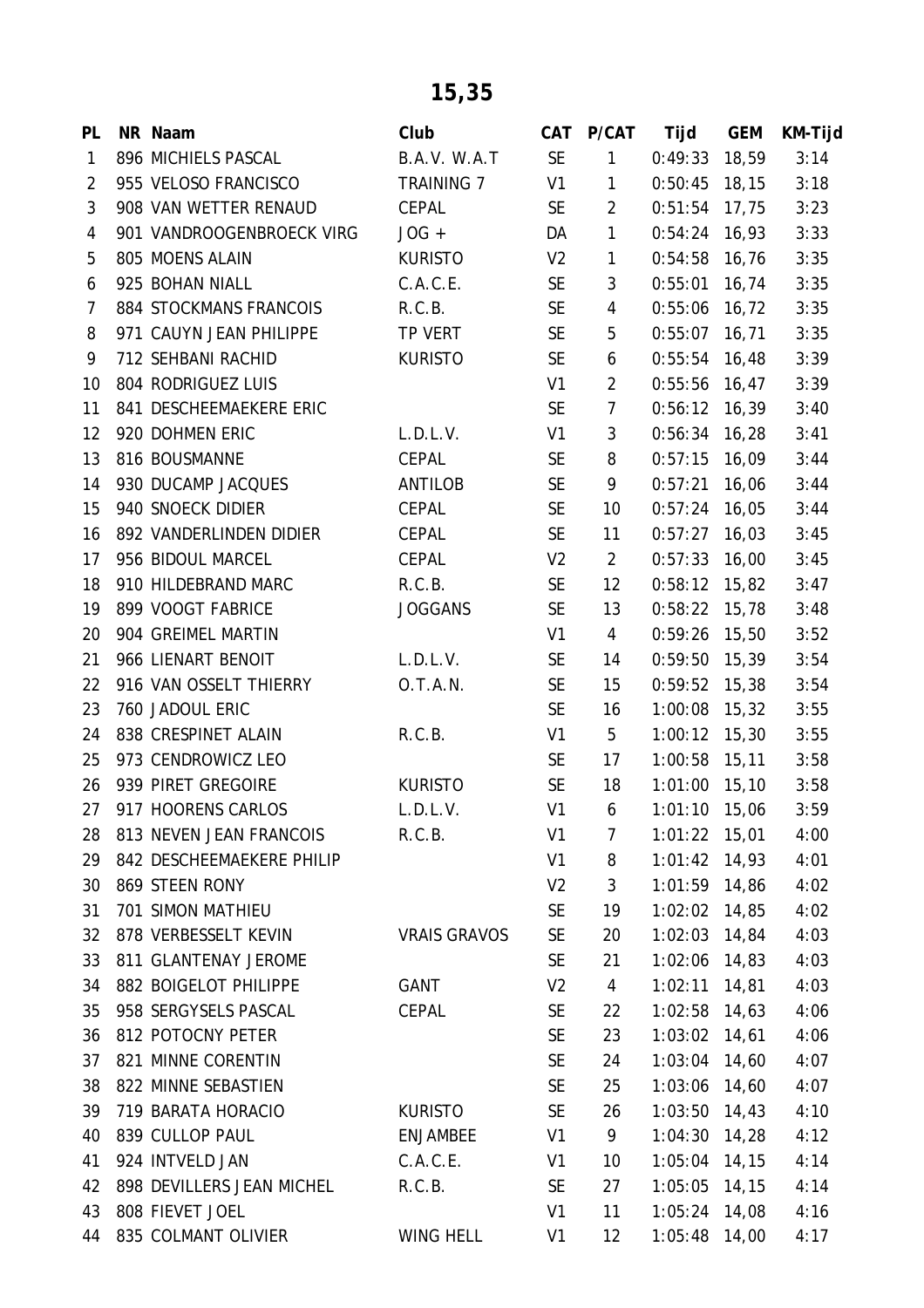| PL | NR Naam                   | Club             | <b>CAT</b>     | P/CAT          | Tijd              | <b>GEM</b> | KM-Tijd |
|----|---------------------------|------------------|----------------|----------------|-------------------|------------|---------|
| 45 | 715 SERVOZ MICHEL         | R.F.E.           | V <sub>2</sub> | 5              | 1:05:54           | 13,98      | 4:18    |
| 46 | 912 LEMPEREUR JEAN LUC    | <b>KURISTO</b>   | V1             | 13             | 1:06:29           | 13,85      | 4:20    |
| 47 | 854 LAMBILLON JEREMIE     |                  | ES.            | $\mathbf{1}$   | 1:06:47           | 13,79      | 4:21    |
| 48 | 886 DION CHANTAL          | <b>KURISTO</b>   | A2             | $\mathbf{1}$   | 1:06:51           | 13,78      | 4:21    |
| 49 | 727 POELS JOSEPH          | FORTIS R.T.      | V <sub>2</sub> | 6              | 1:06:53           | 13, 77     | 4:21    |
| 50 | 857 LEMAIRE SERGE         | <b>KURISTO</b>   | V1             | 14             | 1:06:55           | 13,76      | 4:22    |
| 51 | 807 BAIKRICH GUY          | R.C.B.           | V <sub>3</sub> | $\mathbf{1}$   | $1:07:03$ 13,74   |            | 4:22    |
| 52 | 881 WIJNEN LUC            | <b>JAMES</b>     | V <sub>1</sub> | 15             | 1:07:25           | 13,66      | 4:24    |
| 53 | 929 VERROEST JEAN PHILIPP |                  | V <sub>1</sub> | 16             | $1:07:44$ 13,60   |            | 4:25    |
| 54 | 960 DAUSIMONT MARC        | L.D.L.V.         | <b>SE</b>      | 28             | 1:07:55 13,56     |            | 4:25    |
| 55 | 824 BERMINGHAM MARY       | R.C.B.           | A1             | $\mathbf{1}$   | 1:07:59           | 13,55      | 4:26    |
| 56 | 718 HODY PIERRE           |                  | V1             | 17             | 1:08:01           | 13,54      | 4:26    |
| 57 | 941 GODTFREDSEN JENS      |                  | <b>SE</b>      | 29             | $1:08:24$ 13,46   |            | 4:27    |
| 58 | 827 BEURMS VERONIQUE      | <b>ENJAMBEE</b>  | A1             | 2              | 1:08:28           | 13,45      | 4:28    |
| 59 | 963 HAERTWICH PETER       |                  | V1             | 18             | $1:08:44$ 13,40   |            | 4:29    |
| 60 | 820 BERREWAERTS ETIENNE   |                  | V <sub>2</sub> | $\overline{7}$ | 1:08:46 13,39     |            | 4:29    |
| 61 | 922 SATOSKI HARA          |                  | <b>SE</b>      | 30             | $1:08:48$ 13,39   |            | 4:29    |
| 62 | 964 VERLEURE              | <b>ENJAMBEES</b> | V <sub>2</sub> | 8              | $1:08:56$ 13,36   |            | 4:29    |
| 63 | 880 WARNAU YVES           | <b>ENJAMBEE</b>  | V <sub>2</sub> | 9              | 1:08:57           | 13,36      | 4:30    |
| 64 | 814 DEOME PIERRE          |                  | <b>SE</b>      | 31             | $1:09:00$ 13,35   |            | 4:30    |
| 65 | 906 MARCHAL MARIE ANNE    |                  | A2             | $\overline{2}$ | $1:09:13$ $13,31$ |            | 4:31    |
| 66 | 905 BUSTIN ALAIN          | $JOG +$          | V <sub>2</sub> | 10             | $1:09:15$ 13,30   |            | 4:31    |
| 67 | 883 GRIPPA GIANLUCA       |                  | V1             | 19             | $1:09:44$ 13,21   |            | 4:33    |
| 68 | 702 VANDERZWALMEN SABINE  |                  | DA             | $\overline{2}$ | 1:09:51           | 13,19      | 4:33    |
| 69 | 722 PELAYO JEAN CHARLES   | R.C.B.           | V1             | 20             | $1:10:13$ 13,12   |            | 4:34    |
| 70 | 730 VAN DE KEEDE XAVIER   |                  | V1             | 21             | $1:10:18$ 13,10   |            | 4:35    |
| 71 | 840 DECKER MANFRED        | <b>ENJAMBEE</b>  | V <sub>2</sub> | 11             | 1:10:27           | 13,07      | 4:35    |
| 72 | 975 DELFOSSE BERNARD      | <b>XEROX</b>     | V <sub>2</sub> | 12             | $1:10:33$ 13,05   |            | 4:36    |
| 73 | 806 VAN DOREN CHRISTIAN   | R.C.B.           | V1             | 22             | $1:10:34$ 13,05   |            | 4:36    |
| 74 | 711 PAYEN PIERRE          | R.C.B.           | V <sub>2</sub> | 13             | $1:10:39$ 13,04   |            | 4:36    |
| 75 | 914 FINE PAUL             | R.C.B.           | V <sub>2</sub> | 14             | $1:11:01$ $12,97$ |            | 4:38    |
| 76 | 926 TURBIAZ MICHEL        | PARA CL          | V <sub>2</sub> | 15             | $1:11:08$ 12,95   |            | 4:38    |
| 77 | 952 HILLEWAERE CHRISTOPHE | E.F.C.           | <b>SE</b>      | 32             | $1:11:22$ $12,91$ |            | 4:39    |
| 78 | 979 HELLEMANS PHILIPPE    |                  | V1             | 23             | $1:11:43$ 12,84   |            | 4:40    |
| 79 | 897 MOREAU RENE           | O.T.A.N.         | V1             | 24             | $1:12:05$ 12,78   |            | 4:42    |
| 80 | 770 KIPS LAURENT          |                  | <b>SE</b>      | 33             | $1:12:20$ 12,73   |            | 4:43    |
| 81 | 845 FELIERS YVAN          | KAPUCIENENLO     | V <sub>2</sub> | 16             | $1:12:25$ $12,72$ |            | 4:43    |
| 82 | 888 HALLET MARTIN         |                  | V1             | 25             | $1:12:36$ 12,69   |            | 4:44    |
| 83 | 900 INCONNU               |                  | <b>SE</b>      | 34             | $1:12:37$ 12,68   |            | 4:44    |
| 84 | 890 DEQUINNEMAERE PHILIPP | B.I.N.           | SE.            | 35             | $1:12:38$ 12,68   |            | 4:44    |
| 85 | 907 DERIDDER DANIEL       | JOY. MOLLETS     | V <sub>2</sub> | 17             | $1:12:45$ 12,66   |            | 4:44    |
| 86 | 802 DE WILDE MARC         | ANTILOB          | <b>SE</b>      | 36             | $1:12:53$ 12,64   |            | 4:45    |
| 87 | 860 MATTON VINCENT        |                  | ES.            | $\overline{2}$ | 1:13:08 12,59     |            | 4:46    |
| 88 | 836 COLS MATHIEU          | <b>ENJAMBEE</b>  | <b>ES</b>      | 3              | $1:13:10$ 12,59   |            | 4:46    |
| 89 | 969 IHSSEN HOLGE          |                  | V1             | 26             | $1:13:16$ 12,57   |            | 4:46    |
| 90 | 817 LEDUC JEAN PIERRE     | L.I.T.           | V <sub>2</sub> | 18             | $1:13:21$ 12,56   |            | 4:47    |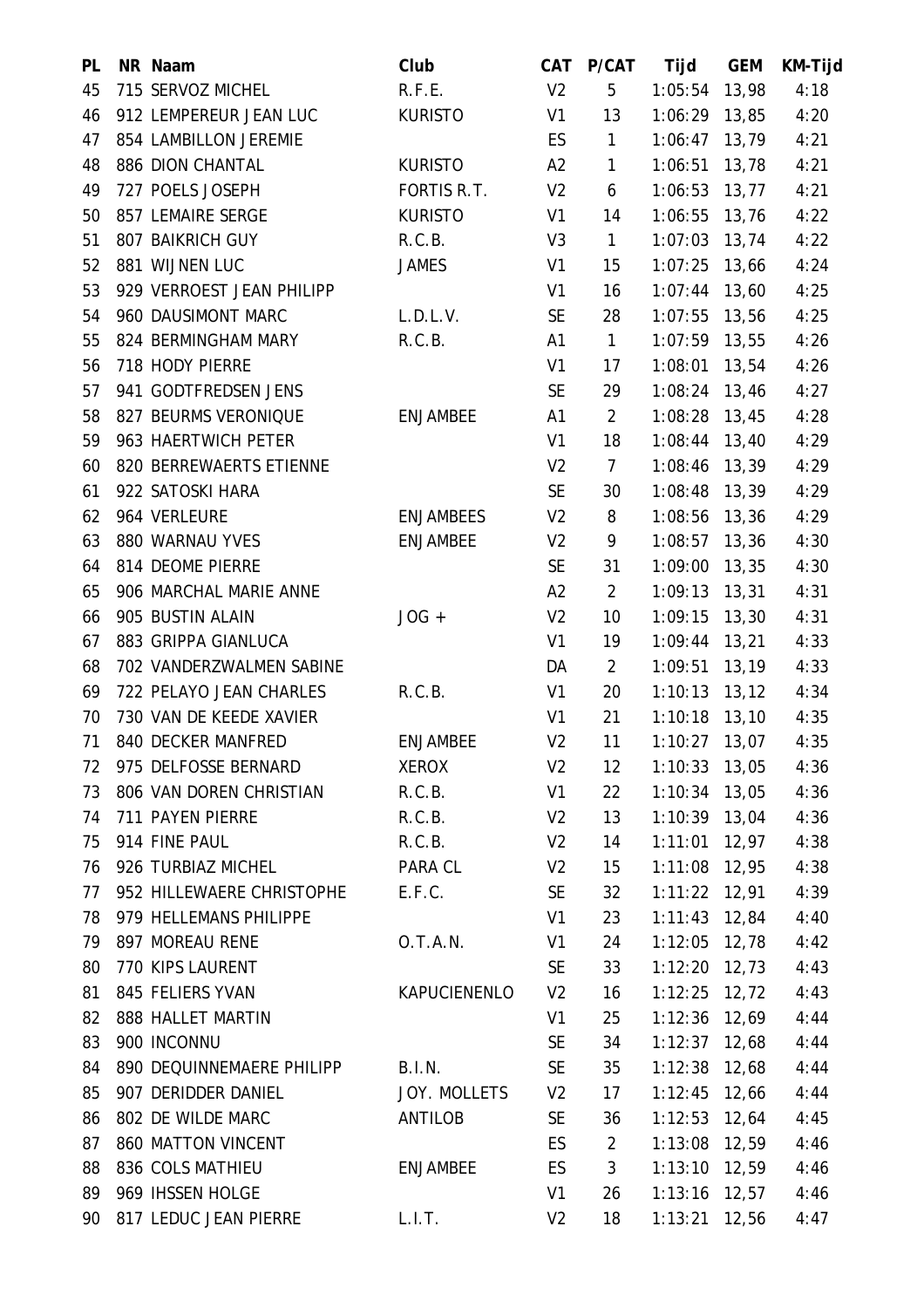| PL  | NR Naam                       | Club              | <b>CAT</b>     | P/CAT          | Tijd            | <b>GEM</b> | KM-Tijd |
|-----|-------------------------------|-------------------|----------------|----------------|-----------------|------------|---------|
| 91  | 815 TRIANGLE RUDY             |                   | V1             | 27             | $1:13:22$ 12,55 |            | 4:47    |
| 92  | 851 HEYMANS STEPHANE          |                   | <b>SE</b>      | 37             | $1:13:52$ 12,47 |            | 4:49    |
| 93  | 980 BOUTSEN MARC              |                   | V1             | 28             | $1:13:57$ 12,45 |            | 4:49    |
| 94  | 858 MAGOTTEAUX HUBERT         |                   | V1             | 29             | $1:14:29$ 12,37 |            | 4:51    |
| 95  | 968 JUMJI MIZUHARA            |                   | V <sub>2</sub> | 19             | $1:14:37$ 12,34 |            | 4:52    |
| 96  | 843 ENGELS MARC               |                   | V1             | 30             | $1:15:08$ 12,26 |            | 4:54    |
| 97  | 887 MASCHEK WOLFGANG          |                   | <b>SE</b>      | 38             | $1:15:22$ 12,22 |            | 4:55    |
| 98  | 870 STERPIN BENOIT            |                   | <b>SE</b>      | 39             | $1:15:24$ 12,21 |            | 4:55    |
| 99  | 863 OLIVIER CLAUDE            |                   | V1             | 31             | $1:15:29$ 12,20 |            | 4:55    |
|     | 100 850 HERMAN JEAN LOUIS     | R.C.B.            | <b>SE</b>      | 40             | $1:15:31$ 12,20 |            | 4:55    |
| 101 | 885 SONCK DAVID               | N.A.C.            | <b>SE</b>      | 41             | $1:15:37$ 12,18 |            | 4:56    |
|     | 102 954 KNEIPE LAURENCE       |                   | DA             | 3              | $1:15:51$ 12,14 |            | 4:56    |
|     | 103 859 MATSUDA HIROKAZU      | JAPAN SCHOOL      | V1             | 32             | $1:15:53$ 12,14 |            | 4:57    |
|     | 104 932 MOTTIAT CHRISTOPHE    |                   | V1             | 33             | $1:15:58$ 12,12 |            | 4:57    |
|     | 105 936 MC GAHAN HUGH         |                   | V1             | 34             | $1:16:06$ 12,10 |            | 4:57    |
|     | 106 933 VOKAER ETIENNE        |                   | V <sub>2</sub> | 20             | $1:16:12$ 12,09 |            | 4:58    |
|     | 107 895 TASCHNER MARTIN       |                   | SE             | 42             | $1:16:14$ 12,08 |            | 4:58    |
|     | 108 856 LEJEUNE LAURENT       | R.C.B.            | <b>SE</b>      | 43             | $1:16:24$ 12,05 |            | 4:59    |
|     | 109 923 DEWULF LAURENT        | FORTIS R.T.       | <b>SE</b>      | 44             | $1:16:36$ 12,02 |            | 4:59    |
|     | 110 972 MERTENS PATRICIA      | TP VERT           | A1             | 3              | $1:16:42$ 12,01 |            | 5:00    |
|     | 111 847 GENTNER SVEN          |                   | <b>SE</b>      | 45             | $1:16:55$ 11,97 |            | 5:01    |
|     | 112 752 FERNANDEZ G JOSE      | B.T.C.            | V <sub>2</sub> | 21             | $1:16:57$ 11,97 |            | 5:01    |
|     | 113 903 BAILLIU TOM           |                   | <b>SE</b>      | 46             | 1:17:05 11,95   |            | 5:01    |
|     | 114 957 MERCENIER PHILIPPE    |                   | <b>SE</b>      | 47             | $1:17:10$ 11,94 |            | 5:02    |
|     | 115 877 VANDOORNE MICHEL      |                   | V1             | 35             | $1:17:11$ 11,93 |            | 5:02    |
|     | 116 871 STOZ ALAIN            |                   | V <sub>2</sub> | 22             | $1:17:17$ 11,92 |            | 5:02    |
|     | 117 928 VINCENT CHRISTIAN     | B.T.C.            | V1             | 36             | 1:17:25         | 11,90      | 5:03    |
|     | 118 725 PENNINCK DOMINIQUE    |                   | V <sub>2</sub> | 23             | $1:17:28$ 11,89 |            | 5:03    |
|     | 119 965 PITSCHEIDER HANS      |                   | V <sub>2</sub> | 24             | $1:17:32$ 11,88 |            | 5:03    |
|     | 120 978 PEREZ SYLVIA          |                   | DA             | 4              | $1:17:34$ 11,87 |            | 5:03    |
|     | 121 825 DEGROOTE NICOLAAS     |                   | <b>SE</b>      | 48             | $1:17:35$ 11,87 |            | 5:03    |
|     | 122 873 VALCKE ALAIN          |                   | <b>SE</b>      | 49             | $1:17:53$ 11,83 |            | 5:04    |
|     | 123 931 VINCENT CATHERINE     | R.C.B.            | A2             | 3              | $1:17:58$ 11,81 |            | 5:05    |
|     | 124 809 GILIS MARC            |                   | V1             | 37             | $1:18:04$ 11,80 |            | 5:05    |
|     | 125 705 SCHELLENS CHRISTIAN   |                   | V1             | 38             | 1:18:06 11,79   |            | 5:05    |
|     | 126 913 BALCAEN FLORENT       |                   | V <sub>3</sub> | 2              | $1:18:09$ 11,79 |            | 5:05    |
|     | 127 866 PENDEVILLE VINCENT    |                   | V1             | 39             | $1:18:25$ 11,74 |            | 5:07    |
|     | 128 830 BOURGEOIS PHILIPPE    |                   | V <sub>2</sub> | 25             | $1:18:26$ 11,74 |            | 5:07    |
|     | 129 861 MORRIS ELIZABETH      | <b>ENJAMBEE</b>   | A2             | $\overline{4}$ | $1:18:34$ 11,72 |            | 5:07    |
|     | 130 707 DE AGUIRRE IGNACIO    | WEZEMBEEK JO      | V1             | 40             | $1:18:35$ 11,72 |            | 5:07    |
|     | 131 826 BACCHIEGA ALBERTO     |                   | <b>SE</b>      | 50             | $1:19:10$ 11,63 |            | 5:09    |
|     | 132 909 CHEVROLET HUGO        | <b>FURALOPERS</b> | V <sub>2</sub> | 26             | $1:19:16$ 11,62 |            | 5:10    |
|     | 133 848 GHERAILLE J MARC      |                   | <b>SE</b>      | 51             | $1:19:18$ 11,61 |            | 5:10    |
|     | 134 927 VINCENT PHILIPPE      | R.C.B.            | V <sub>2</sub> | 27             | $1:19:24$ 11,60 |            | 5:10    |
|     | 135 723 VAN NIEUWENHOVEN MART | ANTILOB           | A2             | 5              | $1:19:38$ 11,57 |            | 5:11    |
|     | 136 819 LAMBOTTE BEATRICE     | <b>KURISTO</b>    | A2             | 6              | 1:19:46 11,55   |            | 5:12    |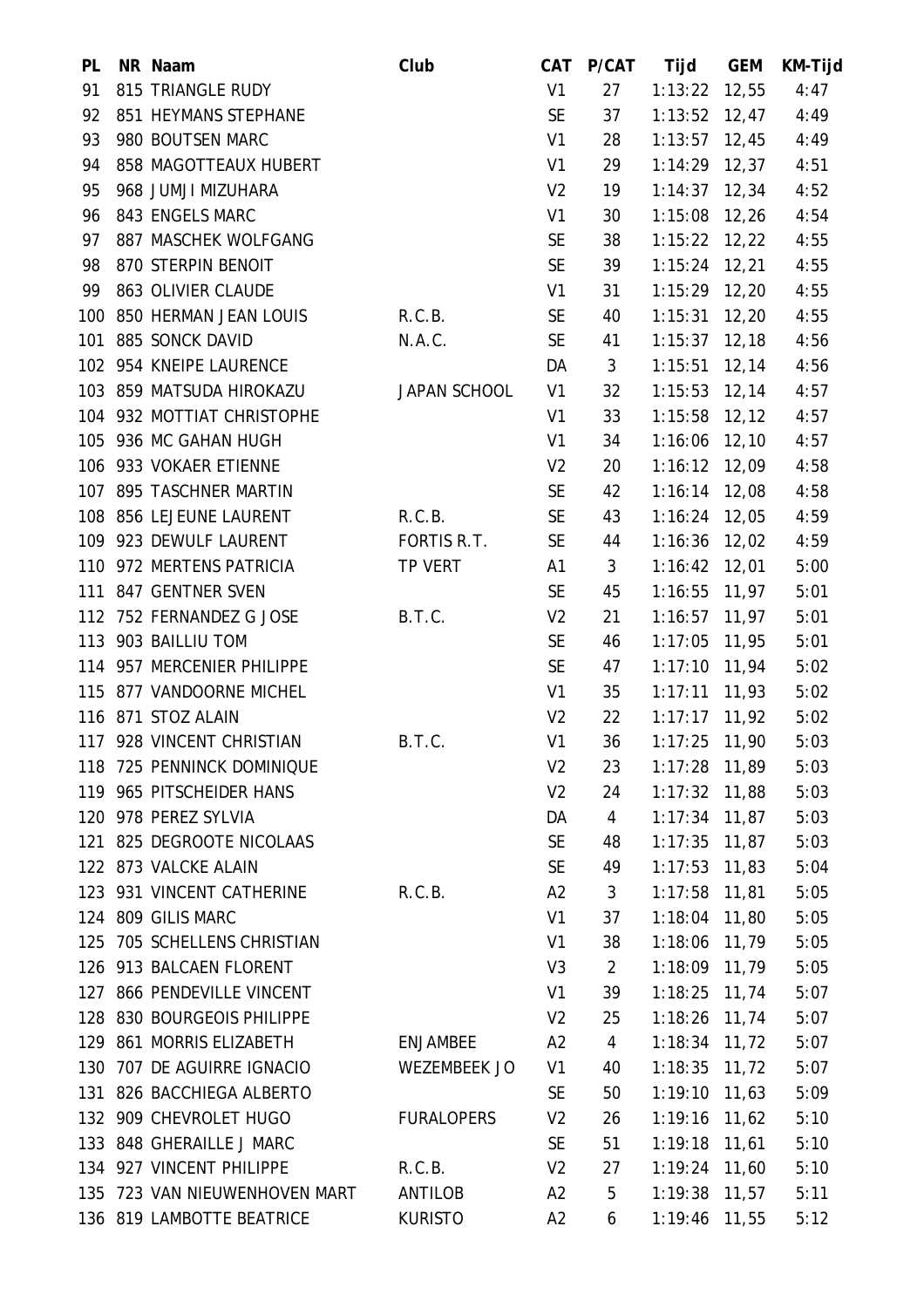| PL  | NR Naam                      | Club            |                | CAT P/CAT       | Tijd            | <b>GEM</b> | KM-Tijd |
|-----|------------------------------|-----------------|----------------|-----------------|-----------------|------------|---------|
| 137 | 834 COEL JEAN LOUIS          |                 | V <sub>1</sub> | 41              | 1:19:50 11,54   |            | 5:12    |
|     | 138 720 VERHULST GEORGES     | R.C.B.          | V <sub>2</sub> | 28              | $1:20:17$ 11,47 |            | 5:14    |
|     | 139 935 ROSENBAUM IVAN       | R.C.B.          | V <sub>2</sub> | 29              | $1:20:18$ 11,47 |            | 5:14    |
|     | 140 875 VANDEKEERE XAVIER    |                 | V <sub>1</sub> | 42              | $1:20:27$ 11,45 |            | 5:14    |
|     | 141 818 DEFOSSEZ JEAN MARC   | <b>KURISTO</b>  | V <sub>1</sub> | 43              | 1:20:55         | 11,38      | 5:16    |
|     | 142 853 LACOMBE DENIS        |                 | V1             | 44              | $1:20:56$ 11,38 |            | 5:16    |
|     | 143 855 LEBEAU GUY           |                 | V <sub>2</sub> | 30              | $1:21:14$ 11,34 |            | 5:18    |
|     | 144 879 WARNAU YANNICK       | <b>ENJAMBEE</b> | ES             | 4               | $1:21:25$ 11,31 |            | 5:18    |
|     | 145 967 VAN GOSSUM LUC       | R.C.B.          | V <sub>2</sub> | 31              | $1:21:37$ 11,28 |            | 5:19    |
|     | 146 915 RAVET ANDRE          |                 | V <sub>2</sub> | 32              | $1:21:41$ 11,28 |            | 5:19    |
|     | 147 801 INCONNU              |                 | <b>SE</b>      | 52              | 1:21:49 11,26   |            | 5:20    |
|     | 148 708 DAVID MELANIE        | WEZEMBEEK JO    | DA             | 5               | $1:21:56$ 11,24 |            | 5:20    |
|     | 149 706 LIEUENS MICHEL       | ANIMER          | V <sub>2</sub> | 33              | $1:21:58$ 11,24 |            | 5:20    |
| 150 | 716 COPPENS PHILIPPE         |                 | V <sub>1</sub> | 45              | $1:22:00$ 11,23 |            | 5:21    |
|     | 151 951 KVOCIC VINKA         |                 | DA             | 6               | $1:22:06$ 11,22 |            | 5:21    |
|     | 152 721 DURIEUX PHILIPPE     |                 | V1             | 46              | $1:22:09$ 11,21 |            | 5:21    |
|     | 153 974 MAHOVSKI MADELEINE   | C.A.C.E.        | A1             | 4               | $1:22:15$ 11,20 |            | 5:21    |
|     | 154 937 MC GAHAN GABRIEL     |                 | ES             | 5               | $1:22:18$ 11,19 |            | 5:22    |
|     | 155 823 SAWYERS STANTON JUDE |                 | A1             | 5               | 1:22:19 11,19   |            | 5:22    |
|     | 156 803 FRANSSEN ROBERT      |                 | V <sub>2</sub> | 34              | $1:22:46$ 11,13 |            | 5:24    |
| 157 | 771 PAIWY NICOLAS            |                 | V <sub>2</sub> | 35              | $1:23:04$ 11,09 |            | 5:25    |
| 158 | 750 LUX MICHAEL              |                 | V <sub>2</sub> | 36              | 1:23:05 11,09   |            | 5:25    |
|     | 159 944 LAMERANT CHANTAL     |                 | A1             | 6               | 1:23:45 11,00   |            | 5:27    |
|     | 160 959 HENAULT BENOIT       |                 | V1             | 47              | $1:24:15$ 10,93 |            | 5:29    |
|     | 161 942 SOUHAIL FARID        |                 | <b>SE</b>      | 53              | $1:25:16$ 10,80 |            | 5:33    |
|     | 162 710 MELIS MARIE CLAIRE   |                 | A2             | $\overline{7}$  | $1:25:41$ 10,75 |            | 5:35    |
|     | 163 810 DEMAUDE FREDERIC     |                 | <b>SE</b>      | 54              | $1:25:56$ 10,72 |            | 5:36    |
|     | 164 833 BUSHFIEL ALISON      |                 | A1             | 7               | $1:26:46$ 10,61 |            | 5:39    |
|     | 165 837 COLS VINCENT         | <b>ENJAMBEE</b> | V1             | 48              | $1:27:04$ 10,58 |            | 5:40    |
|     | 166 921 DELVAUX STEPHANE     | B.T.C.          | V1             | 49              | $1:27:54$ 10,48 |            | 5:44    |
|     | 167 894 SARTEEL CHRISTOPHE   |                 | <b>SE</b>      | 55              | $1:28:15$ 10,44 |            | 5:45    |
|     | 168 902 MAINES ROBYNN        |                 | V <sub>1</sub> | 50              | $1:28:38$ 10,39 |            | 5:46    |
|     | 169 943 HOPPE BERNARD        | L.D.L.V.        | V <sub>2</sub> | 37              | $1:28:59$ 10,35 |            | 5:48    |
|     | 170 874 VANCAILLE REGIS      |                 | V <sub>2</sub> | 38              | 1:29:01         | 10,35      | 5:48    |
|     | 171 832 BUELENS HENRI        | ANTILOB         | V <sub>3</sub> | $\mathfrak{Z}$  | 1:29:04         | 10,34      | 5:48    |
|     | 172 724 WAUCAMPT REGGIE      | ANTILOB         | V <sub>2</sub> | 39              | 1:29:05         | 10,34      | 5:48    |
|     | 173 849 GOESEELS AGNES       |                 | A2             | 8               | 1:29:07         | 10,33      | 5:48    |
|     | 174 891 BOLLEN BARBARA       | <b>BANDAG</b>   | A1             | 8               | 1:30:09         | 10,22      | 5:52    |
|     | 175 976 DE PRAETERE THOMAS   |                 | <b>SE</b>      | 56              | 1:32:22         | 9,97       | 6:01    |
|     | 176 977 AMORY CHRISTINE      |                 | A1             | 9               | 1:32:42         | 9,94       | 6:02    |
|     | 177 828 BILLAUX FREDERIC     |                 | V <sub>2</sub> | 40              | 1:33:05         | 9,89       | 6:04    |
|     | 178 938 LEUBNER BARBARA      |                 | A1             | 10 <sup>°</sup> | 1:33:49         | 9,82       | 6:07    |
|     | 179 970 IHSSEN ANETTE        |                 | A1             | 11              | 1:33:50         | 9,82       | 6:07    |
|     | 180 862 NABER CATHERINE      |                 | A2             | 9               | 1:35:33         | 9,64       | 6:13    |
|     | 181 934 HENAULT CAROLINE     |                 | A2             | 10 <sup>°</sup> | 1:35:55         | 9,60       | 6:15    |
|     | 182 717 COLLARD ANNE         |                 | A2             | 11              | 1:35:58         | 9,60       | 6:15    |